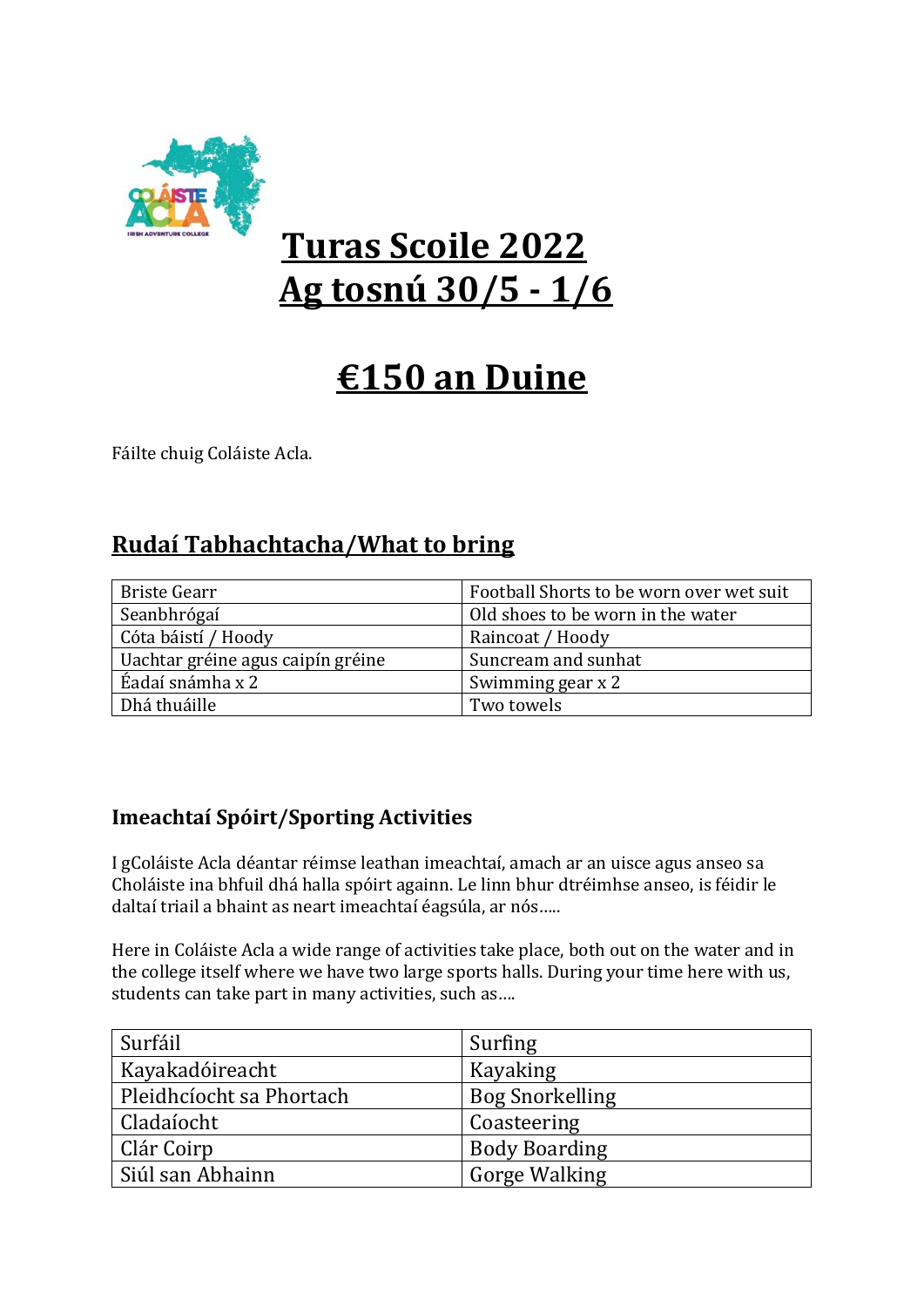| Curachóireacht           | Canoeing             |
|--------------------------|----------------------|
| Boghdóireacht            | Archery              |
| Cluichí Foirne           | Team Building Games  |
| Dreapadóireacht sa Halla | Indoor Climbing Wall |

## **Clár Ama Samplach**

|                      | $10:00 - 13:00$     | 13:00<br>13:30 | 13:30-<br>17:00         | $17:00-$<br>18:30 | 18:30-<br>21:00               | $21:00 -$<br>22:00 |
|----------------------|---------------------|----------------|-------------------------|-------------------|-------------------------------|--------------------|
| Lá<br>1              | Am Teachta<br>12:30 | Lón            | Portach                 | Dinnéar           | Ranganna<br>Gaeilge<br>/Céilí | Suipéar            |
| Lá<br>$\overline{2}$ | Cladaíocht          | Lón            | Surfáil                 | Dinnéar           | Ranganna<br>Gaeilge<br>/Céilí | Suipéar            |
| Lá<br>3              | Curachóireacht      | Lón            | Am<br>imeachta<br>13:30 |                   |                               |                    |

Is féidir libh tairbhe a bhaint as áiseanna áitiúla ar nós an Bealach Glas, cosáin sléibhteoireachta agus tránna geala Acla.

You can also enjoy local scenery and amenities with organized trips such as a walk on the Great Western Greenway, a hike on the local mountain, and a visit to one of Achill's many spectacular beaches.

#### **Imeachtaí Sóisialta/Social Activities**

Bíonn imeachtaí sóisialta ar siúl do dhaltaí gach tráthnóna, ar nós céilithe sa halla mór agus turais bunaithe ar stair na háite; siúlóid sa bhaile tréigthe, nó turas go Caisleán Ghráinne Mhaol.

Social activities are organized for students each evening, such as a céilí here in the hall, or trips based on local historic sites such as the Deserted Village and Grainneuaile's Castle.

#### **Bia agus Lóistín/Food and Accommodation**

Fanann na daltaí le mná tí áitiúla agus bíonn dinnéar acu leo gach lá. Tá teach féinfhreastail ar fáil do mhúinteoirí. Faightear lón ar nós anraith agus ceapairí le chéile sa seomra bia anseo sa Choláiste i rith an lae.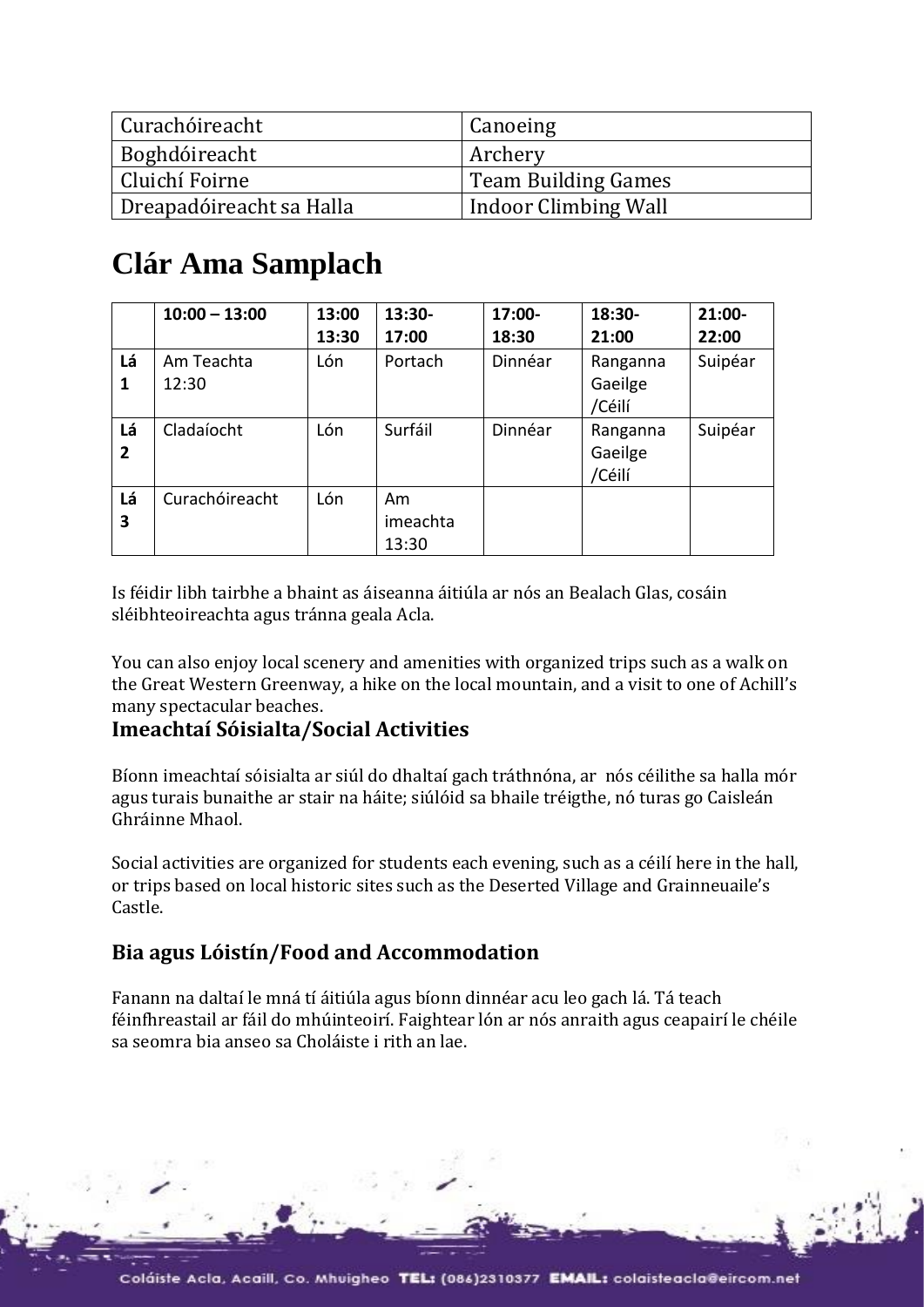Students stay in local houses with a Bean an Tí, with dinner provided each evening, while a self-catering house is provided for teachers. Lunch such as soup and sandwiches is provided here in the college during the day.

#### *Cuirtear taisteal chuig an gColáiste ar fáil chomh maith, má bhíonn sé ag teastáil. We are happy to organize transport to the college should it be required.*

#### **Praghasanna/Prices**

Turas dhá oíche, trí lá a bhéas i gceist.

Luan – Céadaoin Monday – Wednesday

The cost per student for the trip of 2 nights and 3 days is  $\text{\textsterling}150$ .

#### **Teagmháil/Contact**

Ríomhphost: [colaisteacla@eircom.net](mailto:colaisteacla@eircom.net) Fón: 0862310377

### **Rialacha na dTithe / House Rules**

- ➢ Má bhíonn aon riachtanais speisialta maidir le haiste bia, beidh an Bhean an Tí ar an eolas faoi. The Bean an Tí will be informed of any dietary requirements and such requirements will be catered for (in so far as is possible).
- ➢ Níl cead bia, aerosol, ceamara nó fón a bheith sa seomra codlata. Food, aerosols, cameras and phones are not allowed in the bedrooms.
- ➢ Tugtar na fóin póca do na muinteoiri ag tús an chúrsa agus faightear iad idir 22:00 agus 22:30. Phones are given to the teachers upon arrival and students have use of their phones between 22:00 and 22:30 at night.
- $\triangleright$  Bíodh gach dalta in s(h)eomra féin ag 22:30 agus soilse múchta ag 23:00. Each student is to be in his or her own room at 22:30 and lights out at 23:00.
- ➢ Glantar na seomraí roimh an mbricfeasta gach lá. Bedrooms are to be cleaned before breakfast each morning.